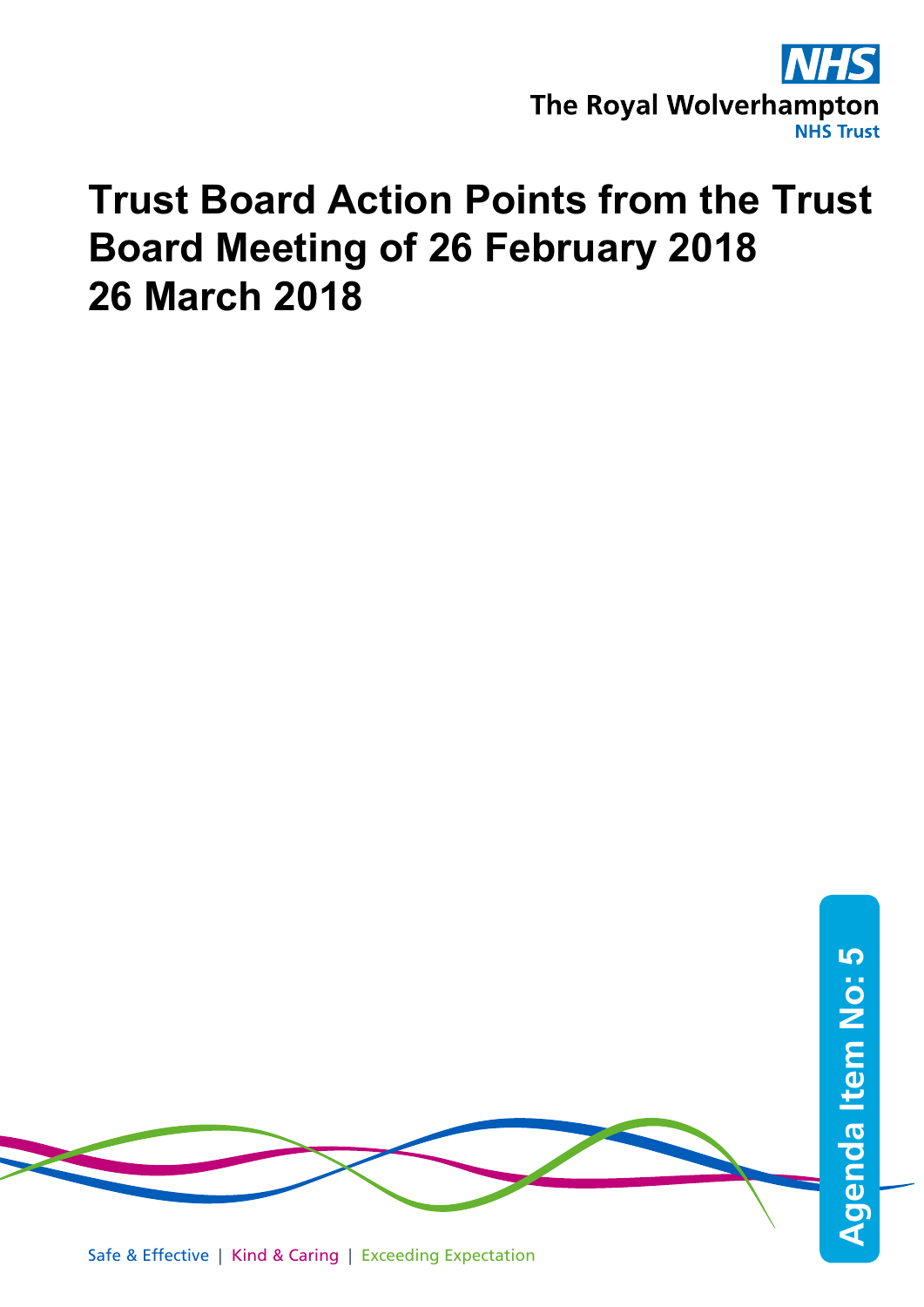## The Royal Wolverhampton NHS Trust



| <b>Trust Board Report</b>                  |                                                                                                            |  |  |  |  |  |
|--------------------------------------------|------------------------------------------------------------------------------------------------------------|--|--|--|--|--|
| <b>Meeting Date:</b>                       | 26 March 2018                                                                                              |  |  |  |  |  |
| Title:                                     | <b>Board Action Points</b>                                                                                 |  |  |  |  |  |
| <b>Executive Summary:</b>                  | This report lists the outstanding actions from previous Board meetings,                                    |  |  |  |  |  |
|                                            | and timescales for completion.                                                                             |  |  |  |  |  |
| <b>Action Requested:</b>                   | To note the actions taken, or still outstanding.                                                           |  |  |  |  |  |
| <b>Report of:</b>                          | <b>Chief Executive</b>                                                                                     |  |  |  |  |  |
| Author:                                    | <b>Keith Wilshere</b>                                                                                      |  |  |  |  |  |
| <b>Contact Details:</b>                    | Tel 01902 694294<br>keith.wilshere1@nhs.net                                                                |  |  |  |  |  |
| <b>Links to Trust</b>                      | N/A                                                                                                        |  |  |  |  |  |
| <b>Strategic Objectives</b>                |                                                                                                            |  |  |  |  |  |
| <b>Resource</b>                            | Revenue: None                                                                                              |  |  |  |  |  |
| <b>Implications:</b>                       | Capital: None<br>Workforce: None                                                                           |  |  |  |  |  |
|                                            | Funding Source: None                                                                                       |  |  |  |  |  |
| <b>Risks: BAF/TRR</b>                      | None identified                                                                                            |  |  |  |  |  |
| (describe risk and current<br>risk score)  |                                                                                                            |  |  |  |  |  |
| <b>Public or Private:</b>                  | Public                                                                                                     |  |  |  |  |  |
| (with reasons if private)                  |                                                                                                            |  |  |  |  |  |
| <b>References:</b>                         | Minutes of previous Board meetings                                                                         |  |  |  |  |  |
| (eg from/to other committees)              |                                                                                                            |  |  |  |  |  |
| Appendices/                                | None                                                                                                       |  |  |  |  |  |
| References/                                |                                                                                                            |  |  |  |  |  |
| <b>Background Reading</b>                  |                                                                                                            |  |  |  |  |  |
| <b>NHS Constitution:</b>                   | In determining this matter, the Board should have regard to the Core                                       |  |  |  |  |  |
| (How it impacts on any<br>decision-making) | principles contained in the Constitution of:                                                               |  |  |  |  |  |
|                                            | Equality of treatment and access to services<br>4<br>4<br>High standards of excellence and professionalism |  |  |  |  |  |
|                                            | 4<br>Service user preferences                                                                              |  |  |  |  |  |
|                                            | Cross community working<br>4<br><b>Best Value</b>                                                          |  |  |  |  |  |
|                                            | Accountability through local influence and scrutiny                                                        |  |  |  |  |  |